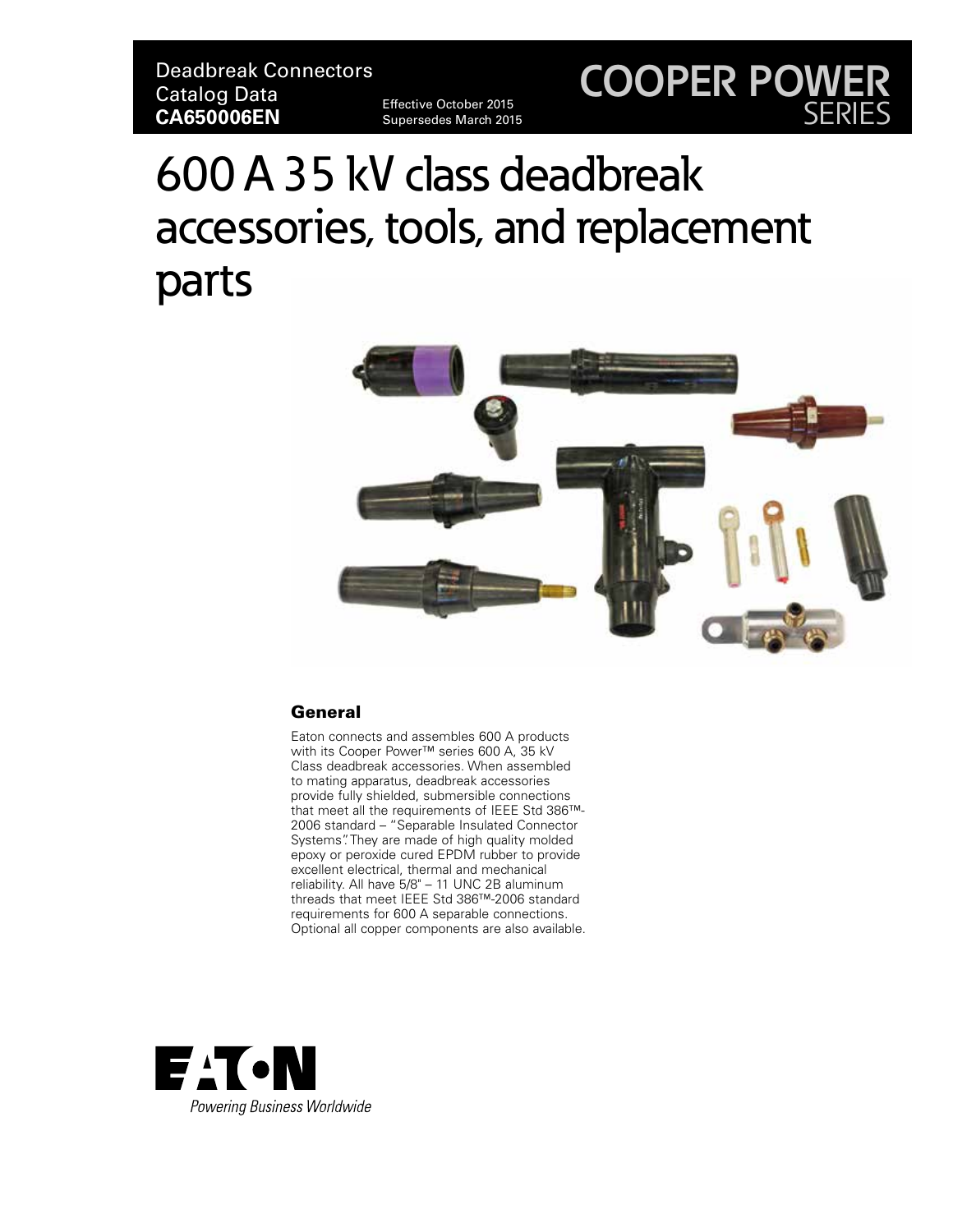Effective October 2015

#### Interchangeability

Eaton conforms to the electrical, mechanical and dimensional requirements of IEEE Std 386™-2006 standard with its Cooper Power series 600 A deadbreak connector components. In addition they are designed to be interchangeable with those currently available from other manufacturers also meeting the requirements of this standard.

#### Production tests

Tests are conducted in accordance with IEEE Std 386™-2006 standard.

- ac 60 Hz 1 Minute Withstand
	- 50 kV/70 kV
- Minimum Corona Voltage Level • 26 kV
- Tests are conducted in accordance with Eaton requirements.
- Physical Inspection
- Periodic Dissection
- Periodic X-ray Analysis

#### **Table 1. Voltage Ratings and Characteristics**

| <b>Description</b>                                                  | kV       |
|---------------------------------------------------------------------|----------|
| <b>Standard Voltage Class</b>                                       | 35       |
| Maximum Rating Phase-to-Ground                                      | 21 1     |
| AC 60 Hz 1 Minute Withstand<br>150 kV BIL Class<br>200 kV BIL Class | 50<br>70 |
| DC 15 Minute Withstand                                              | 103      |
| <b>BIL and Full Wave Crest</b>                                      | 150/200  |
| Minimum Corona Voltage Level                                        | 26       |

Voltage ratings and characteristics are in accordance with IEEE Std 386™-2006 standard.

#### **Table 2. Current Ratings and Characteristics**

| <b>Description</b> | <b>Amperes</b>                                                            |
|--------------------|---------------------------------------------------------------------------|
| Continuous         | $600$ A rms                                                               |
| 4 Hour<br>Overload | $900A$ rms                                                                |
| Short Time         | 40,000 A rms symmetrical for 0.20 s<br>27,000 A rms symmetrical for 4.0 s |

Current ratings and characteristics are in accordance with IEEE Std 386™-2006 standard.

### Threaded stud

The threaded stud is used to connect reducing well plugs, deadbreak tap plugs, connecting plugs, and insulating plugs to other components or to apparatus bushings.



**Figure 1. Threaded stud made of aluminum or optional copper.**

#### Insulating plug

A one-inch socket and torque wrench are required to tighten the insulating plug into a de-energized deadbreak connector and mating apparatus. Refer to Installation Instruction Sheet S600-50-2 for details.

Capacitive test point allows circuit testing without disturbing the bolted connection. The one-inch hex head allows easy assembly to the connector and mating apparatus.

Semiconducting peroxide cured EPDM rubber cap fits over the test point for a waterproof seal and deadfront shielding.

#### **Insulating Plug, available at 200 kV BIL**



**Figure 2. Insulating Plug with EPDM rubber cap.**

#### Connecting plug

A 5/16" hex wrench is used to tighten the connecting plug into a de-energized deadbreak connector or mating apparatus. Refer to *Service Information MN650002EN 600 A 35 kV Class BOL-T Connector Assembly Installation Instructions* for details.

Semiconducting collar provides continuity with semiconducting shield of peroxide cured EPDM rubber of mating parts.

Versatile design can be used for connecting two or more 600 A deadbreak connectors or, with a bushing extender, to ease cable training by increasing the distance between an apparatus front plate and 600 A connector.

#### **Connecting plug available at 200 kV BIL**



**Figure 3. Connecting plug shown with stud.**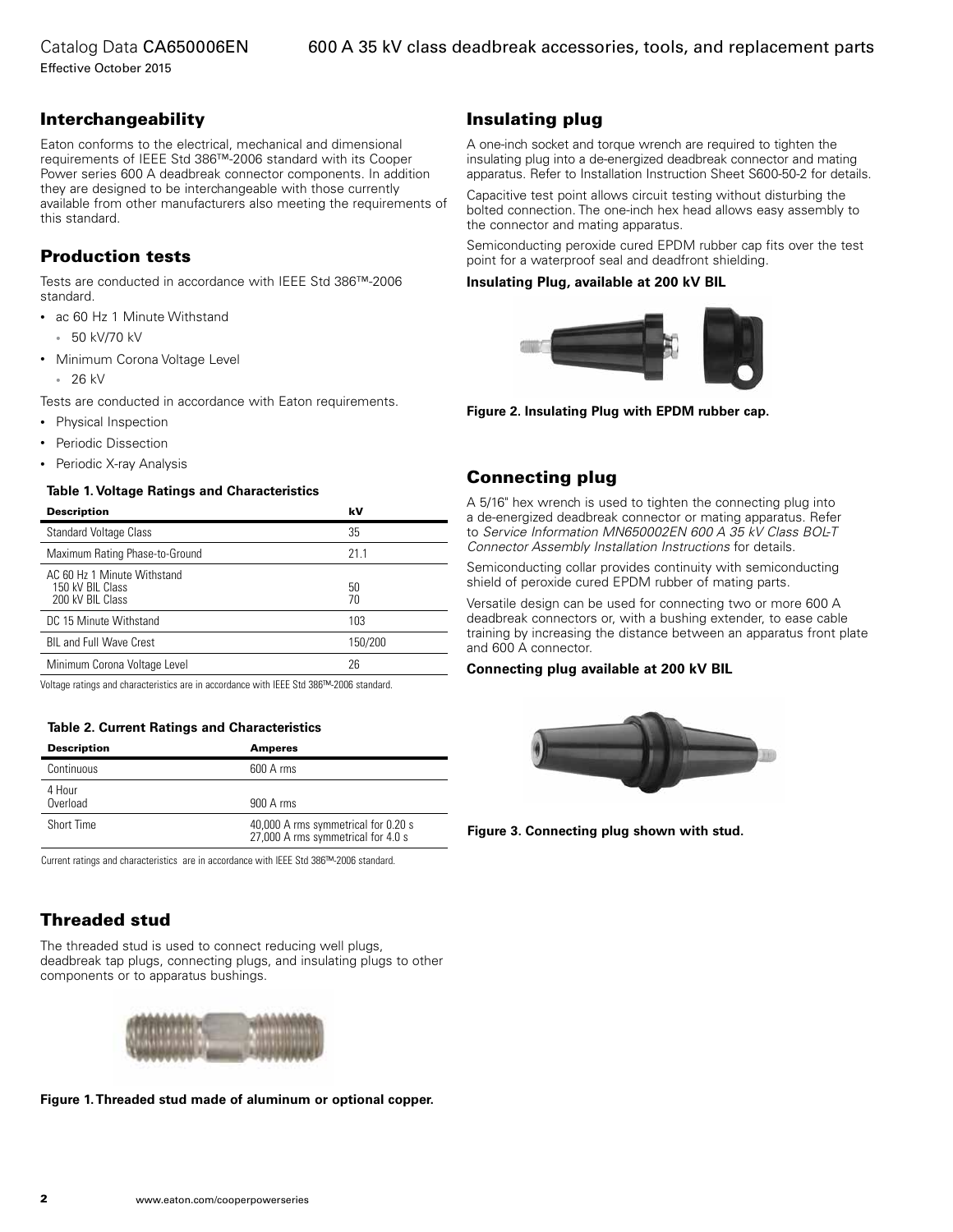#### Compression connector

Compression connectors are available in all aluminum or friction welded coppertop designs, aluminum with unthreaded holes, and coppertop with either threaded or unthreaded holes. See Tables 3 and 4 for proper application. All connectors have aluminum crimp barrels and are designed for use with either aluminum or copper conductors.



**Figure 4. Compression Connector.**

#### **Table 3. Applications**

| <b>Deadbreak Connector</b><br><b>Systems</b> | 15/16 in.-9<br><b>Threaded</b><br><b>Coppertop</b> | 11/16 in.<br>Unthreaded<br>Aluminum | 11/16 in.<br><b>Unthreaded</b><br>Coppertop |
|----------------------------------------------|----------------------------------------------------|-------------------------------------|---------------------------------------------|
| PUSH-OP™                                     |                                                    |                                     |                                             |
| $T$ - $\Omega$ PTM                           |                                                    |                                     |                                             |
| BOL-T™                                       |                                                    | ✓                                   |                                             |
| <b>BT-TAP™</b>                               |                                                    |                                     |                                             |

#### Ordering information

#### Shear bolt connector (optional)

Bolted cable lug is fitted with stepless bolts, which shear off when optimum contact force has been reached. Provides electrical continuity for copper and aluminum conductors while eliminating need for dies and compression tools. Available in unthreaded aluminum for Eaton's Cooper Power series BOL-T™ and BT-TAP™ connector applications only. See Table 5.



**Figure 5. Shear bolt connector.**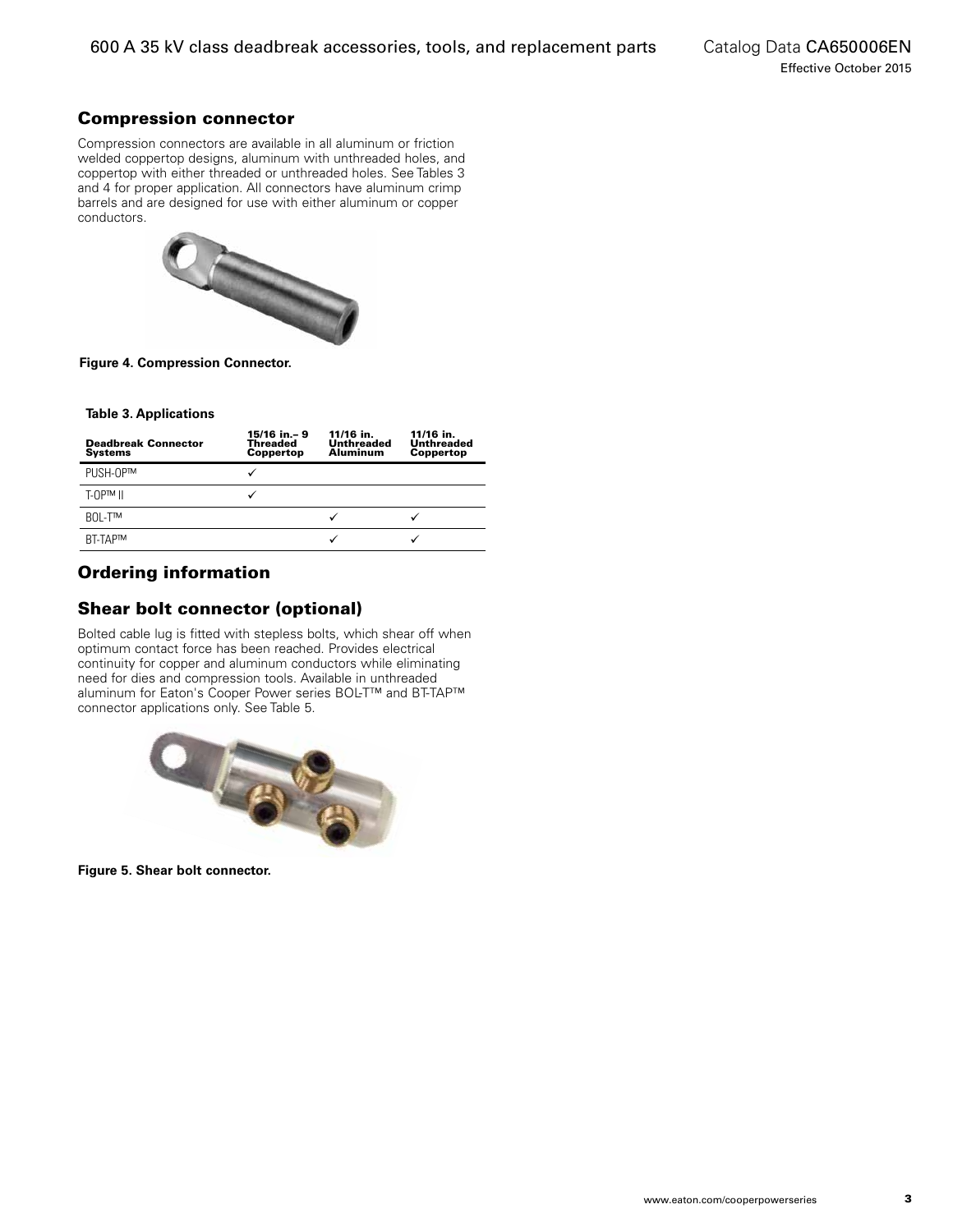Effective October 2015

#### **Table 4. Compression Connector**

| <b>Conductor Size</b>           |                          |                          | <b>Catalog Number</b> |                                                  |                                                   |                                             |
|---------------------------------|--------------------------|--------------------------|-----------------------|--------------------------------------------------|---------------------------------------------------|---------------------------------------------|
| <b>Concentric or Compressed</b> |                          | <b>Compact or Solid</b>  |                       |                                                  |                                                   |                                             |
| <b>AWG or</b><br>kcmil          | mm <sup>2</sup>          | mm <sup>2</sup>          | AWG or<br>kcmil       | $15/16$ in. $-9$<br><b>Threaded</b><br>Coppertop | 11/16 in.<br><b>Unthreaded</b><br><b>Aluminum</b> | 11/16 in.<br><b>Unthreaded</b><br>Coppertop |
| 2                               | $\overline{\phantom{m}}$ | $\overline{\phantom{0}}$ |                       | CC6C11T                                          | CC6A11U                                           | CC6C11U                                     |
|                                 | -                        | -                        | 1/0                   | CC6C12T                                          | CC6A12U                                           | CC6C12U                                     |
| 1/0                             | 50                       | 70                       | 2/0                   | CC6C13T                                          | CC6A13U                                           | CC6C13U                                     |
| 2/0                             | 70                       | $\overline{\phantom{0}}$ | 3/0                   | CC6C14T                                          | CC6A14U                                           | CC6C14U                                     |
| 3/0                             | $\overline{\phantom{m}}$ | 95                       | 4/0                   | CC6C15T                                          | CC6A15U                                           | CC6C15U                                     |
| 4/0                             | 95                       | 120                      | 250                   | CC6C16T                                          | CC6A16U                                           | CC6C16U                                     |
| 250                             | 120                      | -                        | 300                   | CC6C17T                                          | CC6A17U                                           | CC6C17U                                     |
| 300                             | 150                      | -                        | 350                   | CC6C18T                                          | CC6A18U                                           | CC6C18U                                     |
| 350                             | $\qquad \qquad$          | 185                      | 400                   | CC6C19T                                          | CC6A19U                                           | CC6C19U                                     |
| 400                             | 185                      | -                        | 450                   | CC6C20T                                          | CC6A20U                                           | CC6C20U                                     |
| 450                             | $\qquad \qquad$          | 240                      | 500 <sup>a</sup>      | CC6C21T                                          | CC6A21U                                           | CC6C21U                                     |
| 500                             | 240                      | 300                      | 600                   | CC6C22T                                          | CC6A22U                                           | CC6C22U                                     |
| 600                             | 300                      | -                        | 700                   | CC6C23T                                          | CC6A23U                                           | CC6C23U                                     |
| 650b                            | -                        | -                        | 750c                  | CC6C24T                                          | CC6A24U                                           | CC6C24U                                     |
| 750 <sup>d</sup>                | 400                      | -                        | 900                   | CC6C25T                                          | CC6A25U                                           | CC6C25U                                     |
| 900                             | -                        | 500                      | 1000                  | CC6C26T                                          | CC6A26U                                           | CC6C26U                                     |
| 1000                            | 500                      | -                        | $\qquad \qquad$       | CC6C27T                                          | CC6A27U                                           | CC6C27U                                     |
| 1250                            | 630                      | $\overline{\phantom{0}}$ | $\qquad \qquad$       | CC6C28T                                          | CC6A28U                                           | CC6C28U                                     |

a. Also accepts 550 kcmil compact conductor.

b. Also accepts 700 kcmil compressed conductor.

c. Also accepts 800 kcmil compact conductor. d. Also accepts 700 kcmil concentric conductor

#### **Table 5. Shear Bolt Connector**

#### Cable Conductor Size

| <b>AWG or kcmil</b>      |                          | mm <sup>2</sup>          |                          |                       |                       |
|--------------------------|--------------------------|--------------------------|--------------------------|-----------------------|-----------------------|
| Compact                  | <b>Compressed</b>        | Concentric               | <b>Standard Sizes</b>    | <b>Conductor Code</b> | <b>Catalog Number</b> |
| $1/0$                    | 1/0                      | 1/0                      | 50                       |                       |                       |
| 2/0                      | 2/0                      | 2/0                      | $70$                     |                       |                       |
| 3/0                      | 3/0                      | 3/0                      | $\overline{\phantom{0}}$ | S <sub>1</sub>        | CDT630SB150           |
| 4/0                      | 4/0                      | 4/0                      | 95                       |                       |                       |
| 250                      | 250                      | 250                      | 120                      |                       |                       |
| 350                      | $\overline{\phantom{0}}$ | $\overline{\phantom{0}}$ | 150                      |                       |                       |
| $\overline{\phantom{a}}$ | 350                      | 350                      | 185                      |                       |                       |
| 500                      | 500                      | 500                      | 240                      | S <sub>3</sub>        |                       |
| 600                      | 600                      | 600                      | 300                      |                       | CDT630SB300           |
| 700                      | -                        | $\overline{\phantom{0}}$ | $\qquad \qquad -$        |                       |                       |
| $\qquad \qquad -$        | 700                      | 700                      | $\overline{\phantom{0}}$ |                       |                       |
| 750                      | 750                      | 750                      | $\overline{\phantom{0}}$ | <b>S4</b>             | CDT630SB400           |
| 800                      | 800                      | $\overline{\phantom{0}}$ | 400                      |                       |                       |
| 900                      | $\equiv$                 | $\overline{\phantom{0}}$ | $\qquad \qquad -$        |                       |                       |
| $\overline{\phantom{m}}$ | 900                      | 900                      | $\overline{\phantom{m}}$ |                       |                       |
| $\overline{\phantom{0}}$ | 900                      | 900                      | $\overline{\phantom{m}}$ |                       |                       |
| 1000                     | 1000                     | 1000                     | 500                      | S <sub>6</sub>        | CDT1250SB630          |
| -                        | 1100                     | 1100                     | $\overline{\phantom{m}}$ |                       |                       |
| -                        | 1200                     | 1200                     | $\qquad \qquad -$        |                       |                       |
| -                        | 1250                     | 1250                     | 630                      |                       |                       |
| $\overline{\phantom{a}}$ | 1300                     | 1300                     | $\overline{\phantom{a}}$ | S8                    | CDT1250SB800          |
| -                        | 1500                     | 1500                     | 800                      |                       |                       |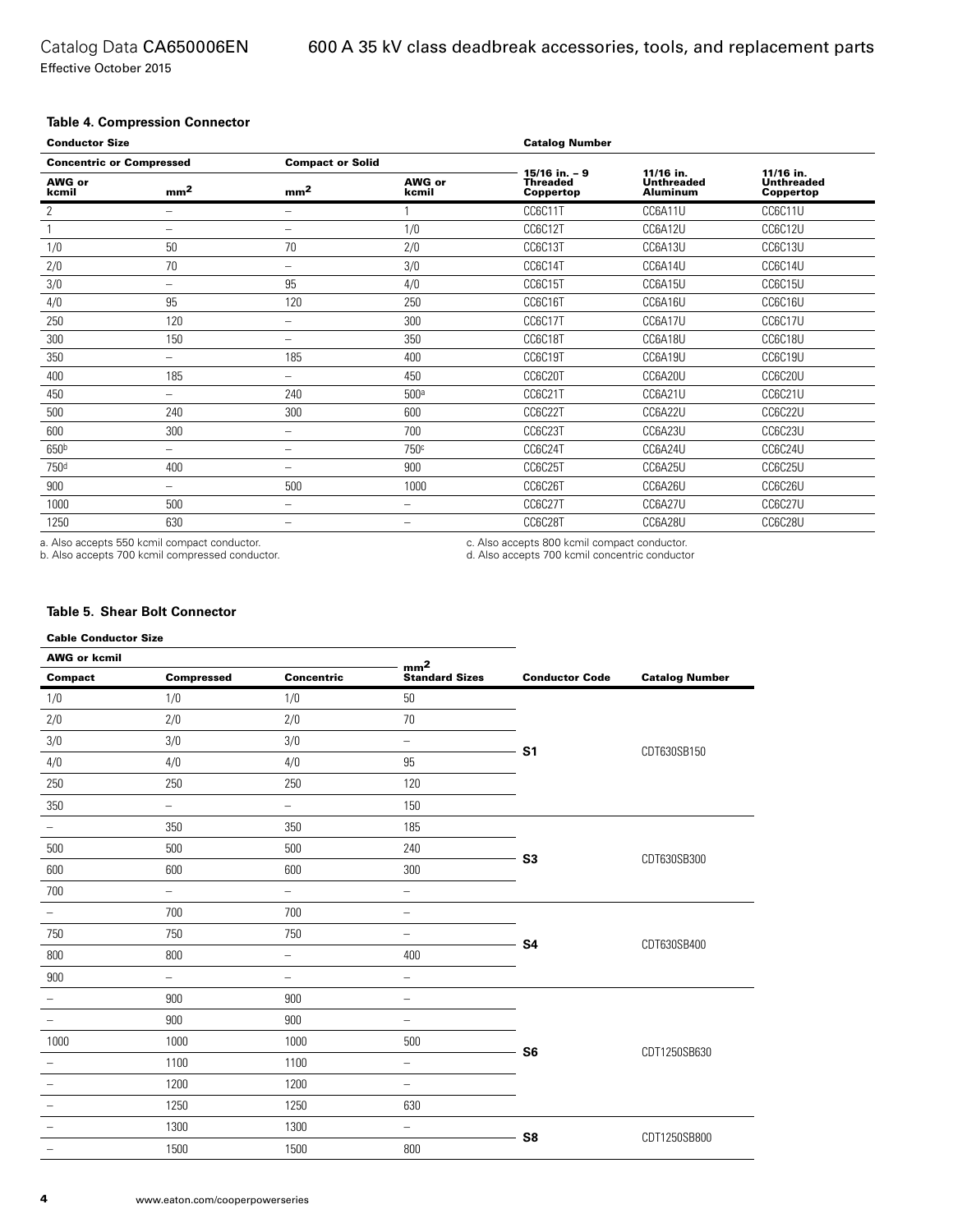#### Cable adapter

The molded cable adapter is available in sizes to fit cables from 0.875" to 2.36" in diameter (22.2 to 49.9 mm). Molded of high quality peroxide EPDM cured insulation and semiconductive rubber to provide stress relief for terminated cable. Refer to Table 6.



**Figure 6. Cable adapter.**

#### Ordering information

#### **Cable adapter**

To order cable adapters, refer to Table 6. These cable adapters are for use on the BOL-T, BT-TAP, T-OP™ II, and PUSH-OP™ connector systems.

Determine the cable diameter over the high-voltage insulation and specify the catalog number using Table 6. Insulation diameter must fall within the range of the appropriate cable adapter as cable diameter can vary  $\pm$  0.030".

Example: To order a cable adapter of 1.200 inches, determine the cable diameter range as follows:

1.200 - 0.030 = 1.170 minimum diameter

1.200 +0.030 = 1.230 maximum diameter

#### **Table 6. Cable Adapter**

#### Insulation Diameter

| <b>Inches</b>   | <b>Millimeters</b> | <b>Catalog Number</b> |
|-----------------|--------------------|-----------------------|
| $0.875 - 0.985$ | $22.2 - 25.0$      | CA635D/CA638D         |
| $0.930 - 1.040$ | $23.6 - 26.4$      | CA635E/CA638E         |
| $0.980 - 1.115$ | $24.9 - 28.3$      | CA635F/CA638F         |
| 1.040 - 1.175   | $26.4 - 29.8$      | CA635G/CA638G         |
| 1.095 - 1.240   | $27.8 - 31.5$      | CA635H/CA638H         |
| 1.160 - 1.305   | $29.5 - 33.1$      | CA635J/CA638J         |
| 1.220 - 1.375   | $31.0 - 34.9$      | CA635K/CA638K         |
| 1.285 - 1.395   | $32.5 - 35.4$      | CA635L/CA638L         |
| 1.355 - 1.520   | $34.4 - 38.6$      | CA635M/CA638M         |
| 1.485 - 1.595   | $37.7 - 40.5$      | CA635N/CA638N         |
| 1.530 - 1.640   | $38.9 - 41.7$      | CA635P/CA638P         |
| 1.575 - 1.685   | $40.0 - 42.8$      | CA635Q/CA638Q         |
| 1.665 - 1.785   | $42.3 - 45.3$      | CA635R/CA638R         |
| 1.755 - 1.875   | $44.6 - 47.9$      | CA635S/CA638S         |
| 1.845 - 1.965   | $46.8 - 49.9$      | CA635T/CA638T         |
| $1.960 - 2.210$ | $49.8 - 56.1$      | CA635U/CA638U         |

Therefore, specify **CA635J** for 150 kV BIL, **CA638J** for 200 kV BIL.

#### T-body

Molded T-body adapts to all cable sizes and provides a deadfront shielded connection.

#### **T-body also available at 200 kV BIL**







**Figure 8. Cable cutaway showing conductor and insulation layers.**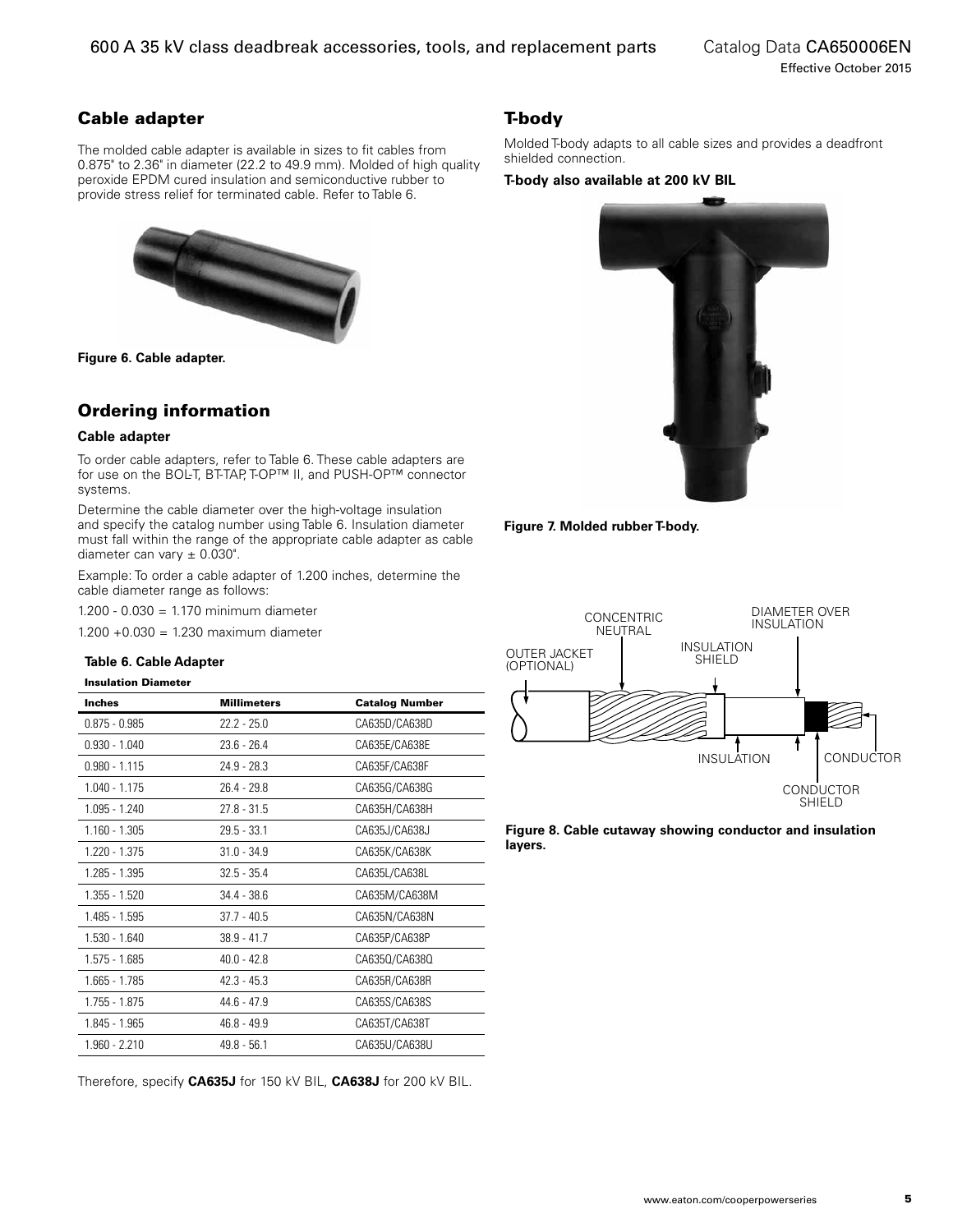Catalog Data CA650006EN Effective October 2015

Ordering information

To order 600 A, 35 kV Class deadbreak tools accessories, refer to Table 7.





The combination operating and test/torque tool is used with a hotstick to test for circuit de-energization and to install and remove a 35 kV Class LRTP equipped connector from an apparatus tap. The standard tool is equipped with a molded EPDM rubber cap and torque limiter to allow proper tool seating and gripping of the T-OP II connector. It also ensures that the connector has been properly torqued into the mating bushing.





#### **Figure 11. Catalog Number OT635**

The operating and testing tool is used with a hotstick to test for circuit de-energization and to install and remove a 35 kV Class LRTP equipped connector from an apparatus tap. The standard tool is equipped with a molded EPDM rubber cap to ensure tool seating.



**Figure 12. Catalog Number TWRENCH**

Catalog Number

The T-wrench is used to remove the alignment tool from the LRTP after assembly into a compression connector. **Figure 10. Catalog Number TQHD635**

The installation torque tool is required to ensure proper torque when installing a 35 kV Class bushing adapter to a 600 A bushing interface. It is precision calibrated and hotstick operable.

#### **Table 7. 600 A, 35 kV Deadbreak BOL-T Tools and Accessories**

|                                                            | Catalog Number    |                   |  |
|------------------------------------------------------------|-------------------|-------------------|--|
| <b>Description</b>                                         | <b>150 kV BIL</b> | <b>200 kV BIL</b> |  |
| Aluminum Insulating Plug with Cap and AL. Stud* (Figure 1) | DIP635AS          | DIP638AS          |  |
| Aluminum Insulating Plug with Cap, without Stud            | DIP635A           | DIP638A           |  |
| Copper Insulating Plug with Cap and Cu. Stud*              | DIP635CS          | DIP638CS          |  |
| Copper Insulating Plug with Cap, without Stud              | <b>DIP635C</b>    | DIP638C           |  |
| Cap only                                                   | <b>DIPCAP</b>     | <b>DIPCAP</b>     |  |
| T-body with Capacitive Test Point (Figure 7)               | <b>DT635T</b>     | DT638T            |  |
| T-body without Test Point                                  | DT635             | DT638             |  |
| Threaded Copper Stud (Figure 1)                            | STUD635-C         | STUD635-C         |  |
| <b>Threaded Aluminum Stud</b>                              | STUD635-A         | STUD635-A         |  |
| Aluminum Connecting Plug with AL. Stud* (Figure 3)         | DCP635AS          | DCP638AS          |  |
| Aluminum Connecting Plug without Stud                      | DCP635A           | DCP638A           |  |
| Copper Connecting Plug with Cu. Copper Stud*               | DCP635CS          | DCP638CS          |  |
| Copper Connecting Plug without Copper Stud                 | DCP635C           | DCP638C           |  |
| Operating Test Torque Tool (Figure 9)                      | OTT0635           |                   |  |
| Installation/Torque Tool (Figure 10)                       | <b>TOHD635</b>    |                   |  |
| T-Wrench (Figure 11)                                       | TWRENCH           |                   |  |
| Operating and Test Tool (Figure 12)                        | OT635             |                   |  |
| $5/16$ " Hex Shaft with $3/8$ " Socket Drive Tool          | HD635             |                   |  |

\* Stud comes loose in kit, add "P" to part number for factory installation.